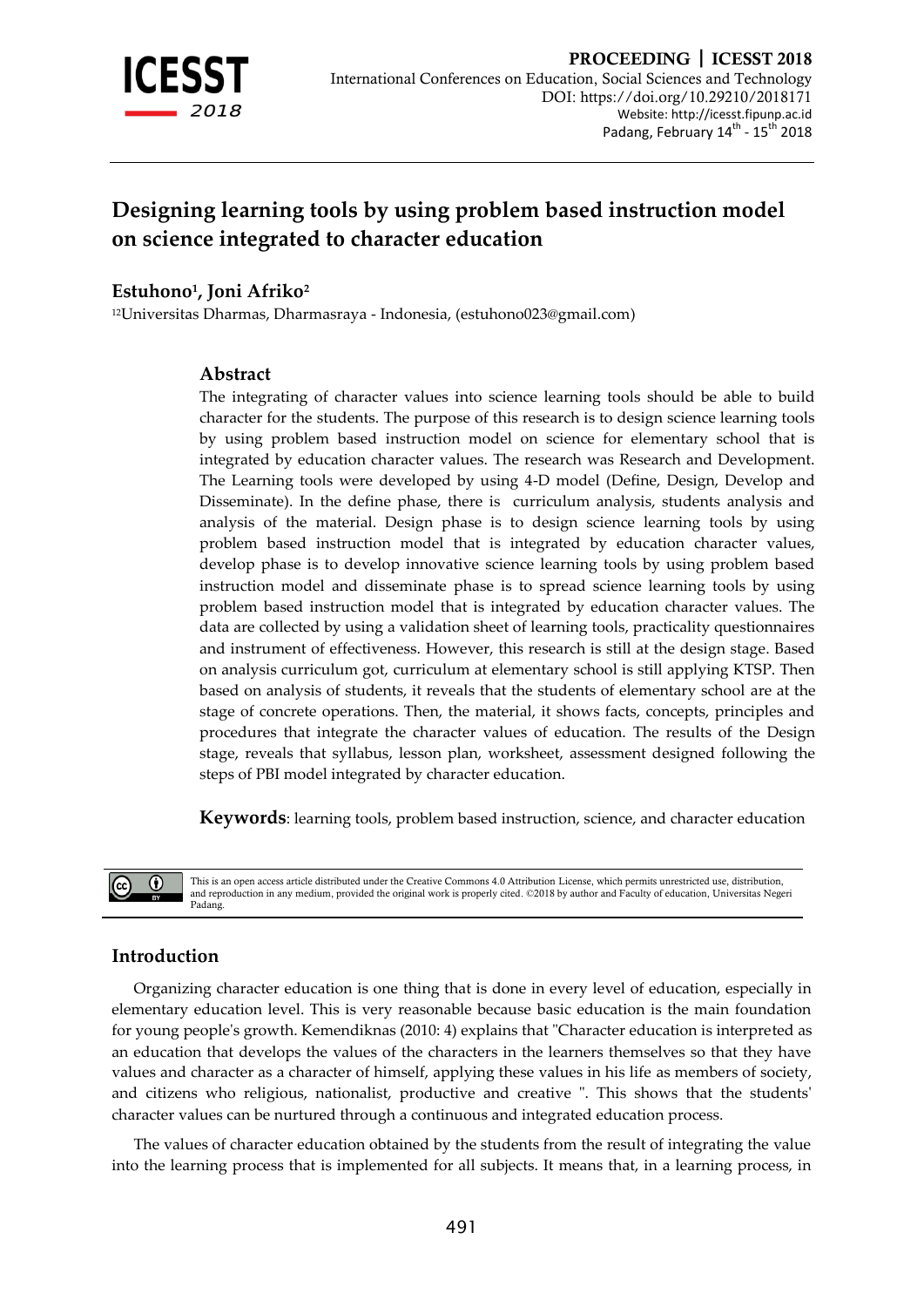addition to targeted students to master a particular learning material, students also recognize, realize and internalize the values of character education through the integration of the character's values in each subject.

Natural Science as one of the subjects taught in elementary school of course can also be used as a means of implementing the values of character education. Science is a science subject that explains various physical phenomena phenomena that occur in nature, both theoretically and mathematically. This clearly indicates that there are spaces that can be used as a means in developing the values of character education to students in science learning

Based on the results of discussions and interviews conducted by researcher at the time of carrying out Community Service Activities on the integration of character education together with elementary school teachers in Dharmasraya District on January 23th, 2017 obtained information that, the primary school learning has not integrated the values of education character both in terms of the learning process and the development of learning tools. The learning process that has occurred so far has not linked the learning materials with the character education values. This is suspected because the development of learning tools that teachers do so far also still not integrate the values of character education in it.

Achievement of science learning objectives is determined by the learning tools used by teachers. In general, the learning tools used in science teaching in elementary schools are quite diverse. However, there are components of learning devices that are used still need to be fixed. The learning tools that must be improved include syllabus, lesson plan, teaching materials, Student Worksheet and assessment. The syllabus used is still not specific and not in accordance with the characteristics of students, it is seen from the indicators of achievement of competence and learning activities contained in the syllabus. In addition to syllabus, lesson plan used by teachers also still needs to be improved. The compiled lesson plan is actually based on Permen 41 of 2007, but there are some components of lesson plan that are still not complete. The fundamental thing that still needs to be improved is that in the lesson steps have not yet integrated the values of character education to be developed. Furthermore, teaching materials used natural science can not accommodate the values of character education in accordance with the characteristics of students. Other learning tools that should also be improved are the Student Worksheet. The worksheet used is also not in accordance with the characteristics of students and school conditions. This causes student learning activities less than the maximum. Meanwhile, in terms of assessments used by teachers, it appears that the indicator of student competence is not in accordance with the assessment used by teachers, so the assessment is not maximized. Based on the analysis of all learning devices used by teachers so far has not integrated the values of character education in it.

One of the strategic efforts that can be done to overcome the above problems is through the development of a natural science learning tool that integrates character education values that are appropriate to the characteristics of the students. Natural science learning tools that will be developed consist of syllabus, RPP, teaching materials, worksheets, and assessment. Meanwhile, teaching materials that will be developed in the form of learning modules that will be expected to facilitate students learn anytime and anywhere. The development of integrated learning tools of natural science character education follows the steps of Problem Based Instruction model. This is effective because the Problem Based Instruction model is a constructivist-based learning model that accommodates students' involvement in authentic learning and problem solving. Through the application of the PBI model into the learning tools that are enabled to enable students to learn actively, fun so it is expected to foster positive characters in students.

Some efforts to develop PBI-based learning tools have been done before, such as research conducted by Diani (2015) which concluded that the development of high-school physics learning devices based on character education with PBI model can improve student character behavior such as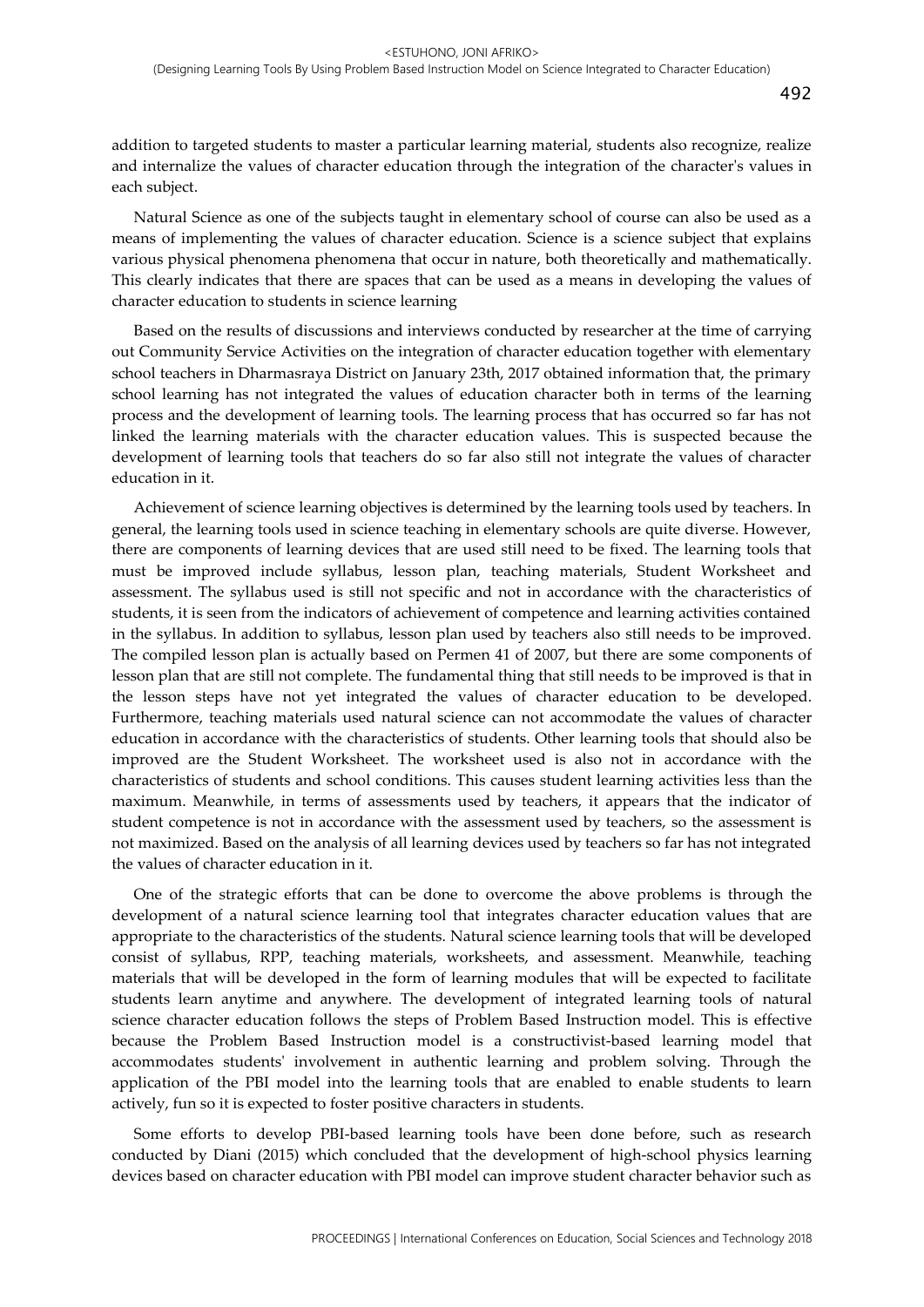honest character, hard work, discipline, curiosity know, religious, critical thinking, and cooperation. Diani (2015) develops learning tools not for science subjects in elementary school but for physics subjects at high school level. Furthermore, research conducted by Asyhari, et al (2014) which concluded that the development of inquiry-based physics-based learning tools integrated character education is able to foster the values of student character. However, learning tools are also developed for high school physics while the model used is a guided inquiry model. Based on this description, it is necessary to do research on the development of natural science learning tools based on the Model of Integrated Character Education PBI with for Elementary School Students.

## **Method**

The type of research used in this research is research development (Research and Development). In design science learning tools by using problem based instruction model that is integrated by education character values, this study uses 4-D model consisting of 4 stages: define, design, develop, disseminate. However, this study only reached the design stage. In the define phase, there is curriculum analysis, students analysis and analysis of the material. Design phase is to design science learning tools by using problem based instruction model that is integrated by education character values, develop phase is to develop innovative science learning tools by using problem based instruction model and disseminate phase is to spread science learning tools by using problem based instruction model that is integrated by education character values. The data are collected by using a validation sheet of learning tools, practicality questionnaires and instrument of effectiveness. However, this research is still at the design stage. Based on analysis curriculum got, curriculum at elementary school is still applying KTSP. Then based on analysis of students, it reveals that the students of elementary school are at the stage of concrete operations. Then, the material, it shows facts, concepts, principles and procedures that integrate the character values of education. The results of the Design stage, reveals that syllabus, lesson plan, worksheet, assessment designed following the steps of PBI model integrated by character education.

## **Results and Discussion**

#### **Definition stage**

The defining stage is the first stage in the development of learning tools with the aims to define the requirements of learning by analyzing the learning objectives of the materials developed learning tools. In this defining phase, curriculum analysis is done, analysis of student characteristics and analysis of science materials.

#### **1. Curriculum Analysis**

According to Permendiknas No. 22 of 2006 shows, the development of curriculum is accordance with the principles of development such as student-centered and environmental interests, diverse and integrated, relevant to the needs of life. At the stage of curriculum analysis, the competency standards and basic competence analysis are devoted to natural science. Furthermore, Permendiknas No 41 of 2007 shows on the standard process established by the government for the first educational unit includes the planning of learning process, the implementation of the learning process, assessment of learning outcomes, and supervision of the learning process. Planning the learning process includes the syllabus and lesson plan. The facts in the field indicate that most of teachers are poorly prepared in planning as for example in making lesson plan for each meeting. The lesson plan used usually still uses pre-existing and has not developed innovative lesson plan and integrate character values especially natural science.

Lesson plan includes activities in the learning process. Implementation of learning requires the inculcation of positive character of students in supporting the achievement of one of the principles of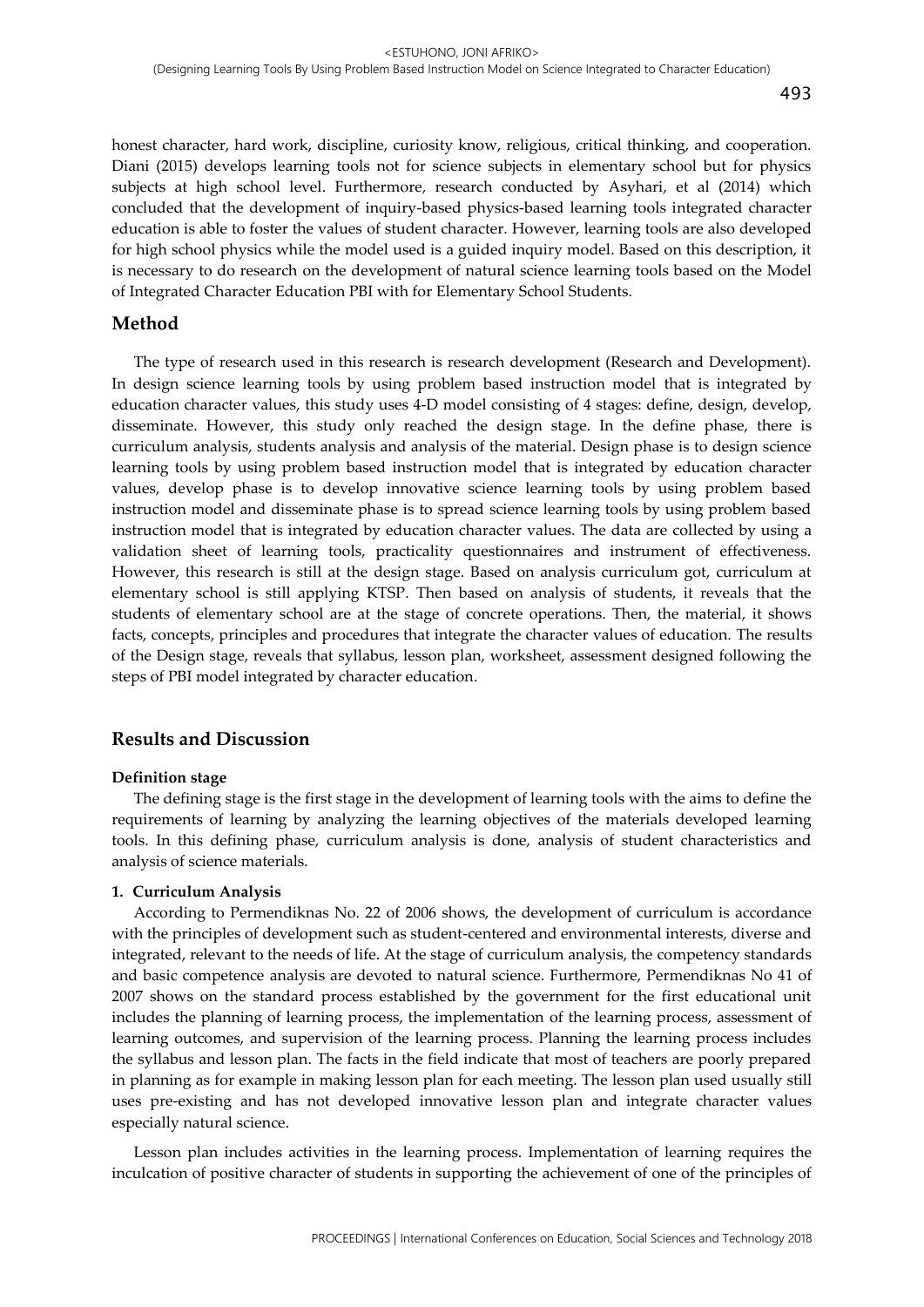learning objectives, especially affective aspects. Based on field observation, each teaching implementation tends to be centered on the teacher (teacher centered) so it tends to give less opportunity to the students to develop character values. Analysis of assessment tools shows that teacher still prioritize cognitive aspects. Affective aspects/characters and psychomotor cannot be found in the assessment process in the classroom

#### **2. Material Analysis**

Material analysis is important before the development of the tool because it is used as a basis in knowing the relevant materials with the curriculum demands so that it can be used to synergize the learning model suitable to achieve the learning objectives. Material analysis also provides an overview of the models and approaches that are effectively used in achieving the expected goals. Material analysis is the identification of the main materials that will be taught and arranged systematically in order to find relevance concepts into everyday life reality. This analysis is aimed to identify, detail, and systematically prepare the key principles of natural science materials by integrating the character values.

Based on the analysis of the material conducted, it can be seen the general description of the appropriate learning tools for natural science and simple works as well as the syllabus, lesson plan, worksheet and assessment used in the learning. Learning tool of natural science is a set of teaching materials that can be used by students in studying natural science materials in growing character values in students and assisting teachers in implementing learning natural science. Worksheet is used as a guide to find the concepts studied, while the assessment is used to determine the students' competence.

#### **3. Analysis of Students' Characteristics**

Analysis of the students' characteristics is a study of the characteristics in accordance with the design of development of science learning tools on natural science integrated to character values. Analysis of student characteristics is a study of the characteristics of students related. This analysis is done to get a description of the characteristics of students, among others: (1) the level of ability or intellectual development, (2) the background of experience, (3) cognitive development, (4) learning motivation, (5) as well as skills possessed participants educated, this stage is done to obtain information about the actual conditions that occur in the field. The main problem faced by students is the absence of integration of energy-saving character in the learning process that is on science subjects of natural science, so that impact on the development of character values in student self. Based on the analysis found it can be a foundation to develop learning tools in accordance with the needs of students on the material of natural science is the development of science learning tools based PBI model on the natural science.

#### **4. Design Stage**

The design stage is the second stage in device development. Based on the results of the design obtained model of learning Problem Based Instruction. The PBI model is a model of learning that centers on problem-solving skills through the development of broad-minded creativity in order to apply learning concepts to solve everyday phenomena. This is highly relevant to the concept of the PBI model which is a constructivist-based learning model that accommodates students' involvement in authentic learning and problem solving. Through the application of the PBI model into the learning tools that are enabled to enable students to learn actively, fun so it is expected to grow a positive character, especially students' characters. The result of design of learning device that is produced include syllabus, Lesson Plan, Worksheet, and assessment based on Problem Based Instruction based learning model integrated with character value.

## **Conclusions**

Based on the research that has been done can be concluded several important points as follows: